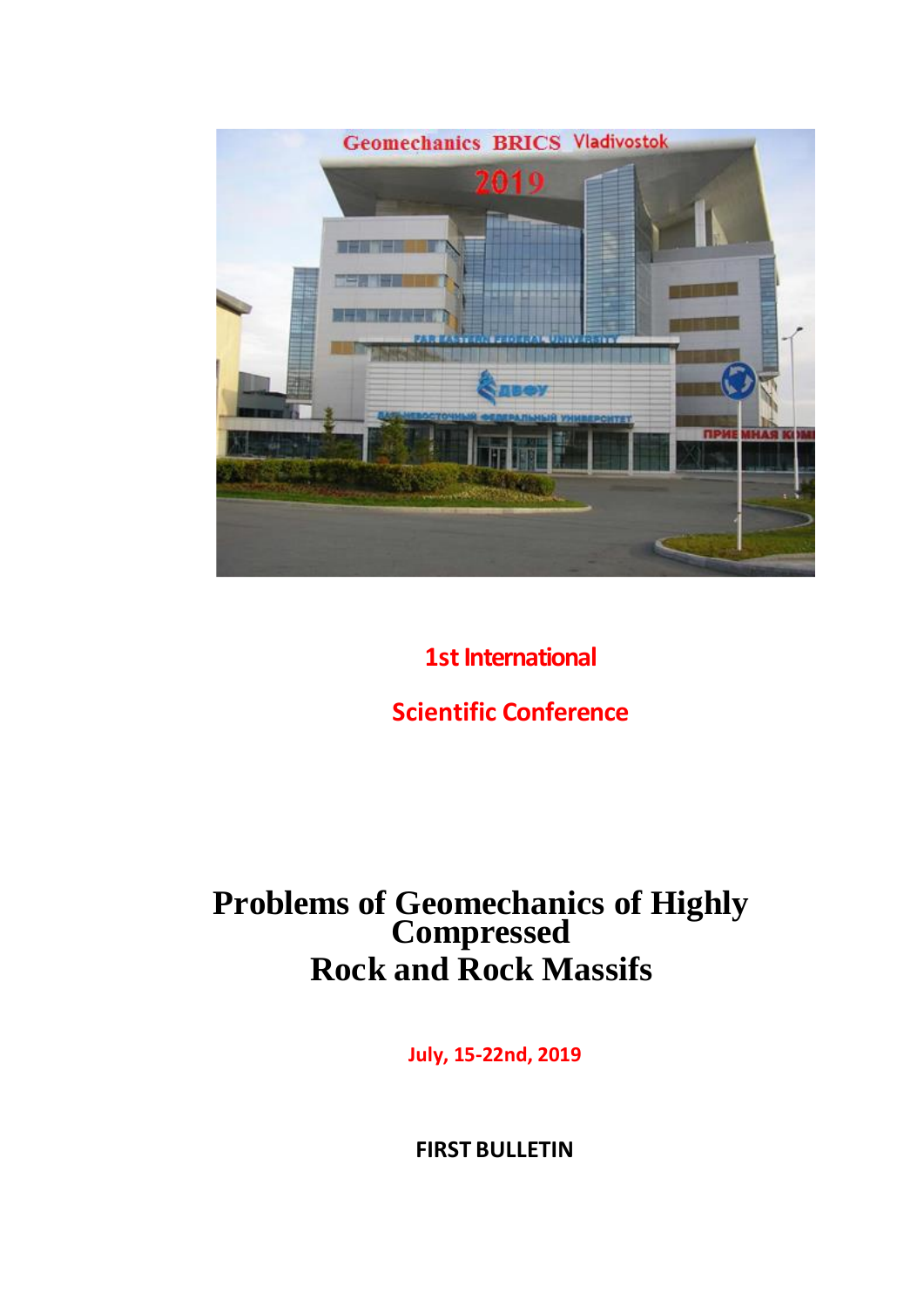## **CONFERENCE STATUS**

«1st International Scientific Conference « Problems of Geomechanics of Highly Compressed Rock and Rock Massifs» will take place at Far-Eastern Federal University (Vladivostok, Russia) with support of Russian Foundation of Basic Research (RFBR), Institute of Applied Mathematics of Russian Academy of Science Far-Eastern Branch (IAM FEB RAS), Mining Institute FEB RAS.

Conference official languages – Russian and English.

## **CONFERENCE SUBJECTS**

The Conference will offer the floor to discussing advanced theoretical and experimental researches in the field of nonlinear geomechanics and geodynamics, to ensure complete mineral extraction and mining safety.

Basic Topics of Forum:

- Deformation of highly compressed rock and massifs during earthquakes, rock bursts and explosions;
- Rock failure mechanisms in the surrounding rock masses with deep level openings and in the source areas of disastrous events (induced earthquakes, rock bursts, coal and gas outbursts);
- Phenomenological basis and development of theory of zonal failure (zonal disintegration) phenomenon in deep rock masses with tunnels;
- Experimental methods of detection and research of cracking structures of rock and rock masses in the conditions of high compression;
- New methods, measurement instrumentation and monitoring schemes for stress-strain state prognosis and control in rocks;

## **CONFERENCE ORGANIZERS**

## **Far East Federal University**

## **Russian Foundation of Basic Research (RFBR)**

### **Institute of Applied Mathematics of Russian Academy of Sciences Far East Branch (IAM FEB RAS)**

## **Mining Institute of Russian Academy of Sciences Far East Branch**

## **Primorsky Region Branch of the Russian Academy of Natural Sciences (PRB RANS)**

## **Far East Regional Education and Methodical Centre (FER EMC)**

#### **FORUM ORGANIZATION**

**Co-Chairmens** - Guzev M. A., Academician of the Russian Academy of Sciences (Vladivostok, Russia) Cai Meifeng, Academician of Chinese Academy of Sciences (Beijing, China) Rasskazov I.Yu., Dr. Tech. Sc. (Khabarovsk, Russia)

**Vice-Chairmens** - Makarov V. V., Dr. Tech. Sc. (Vladivostok, Russia) Li Yuan, Professor (Beijing, China) Samui Pijush, Professor (Patna, India)

**Academic Secretariat** – Damaskinskaya E. E., PhD, (St.-Petersburg, Russia) Lyubimova O. N., PhD (Vladivostok, Russia)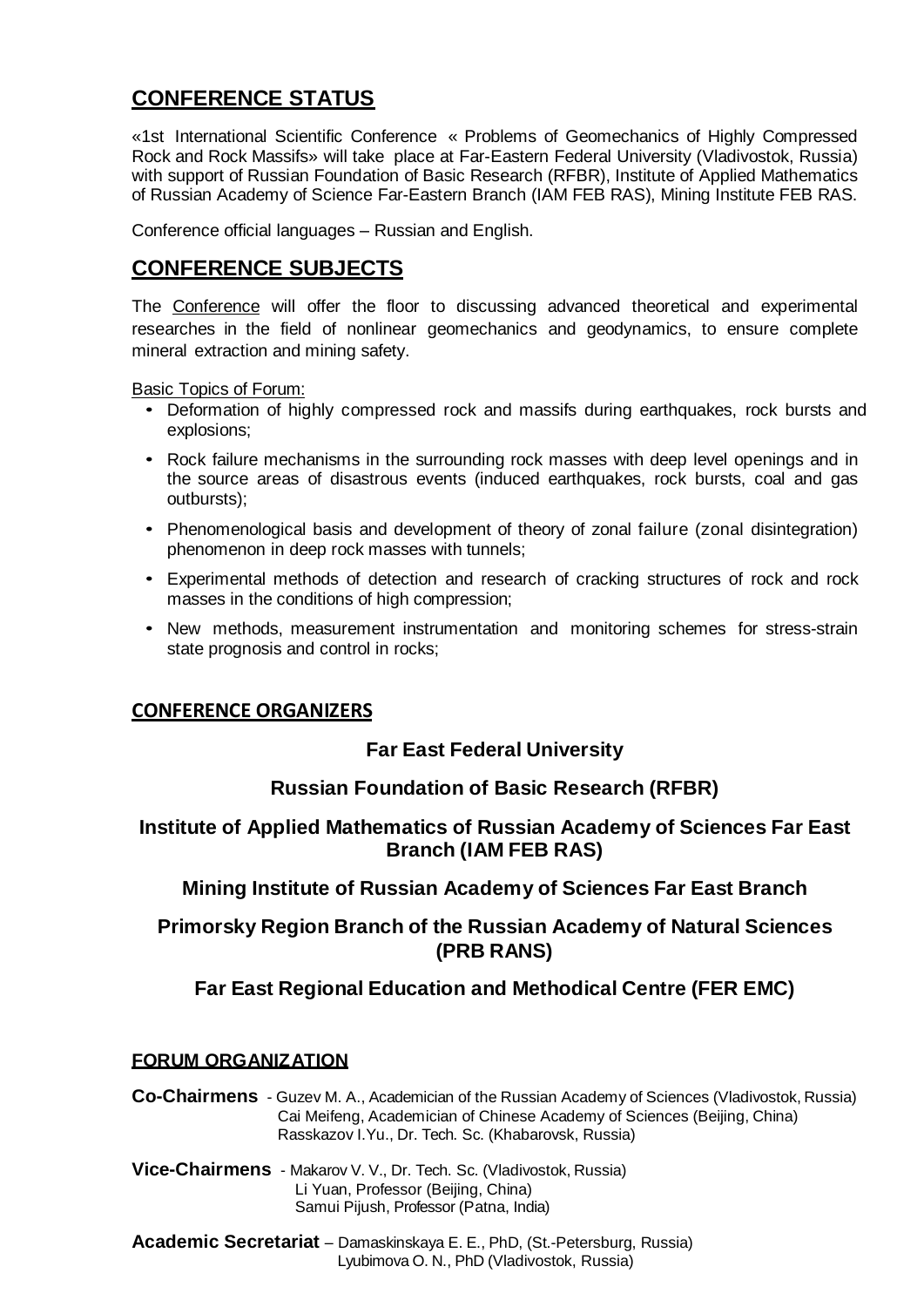#### **PROGRAM COMMITTEE**

Baryah A.A., Corr. Member of RAS (Perm, Russia) Batugin A. S., Dr. Eng. (Moscow, Russia) Bolikov V. E., Dr. Eng. (Yekaterinburg, Russia) Cai Meifeng, Academician of Chinese Academy of Sciences (Beijing, China) Chanyshev A.I., Dr. Phys.-Math. (Novosibirsk, Russia) Dight Phil, Professor (Perth, Australia) He Manchao, Academician (Beijing, China) Khachaj O. A., Dr. Phys.-Math. (Yekaterinburg, Russia) Kocharjan G.G., Dr. Phys.-Math. (Moscow, Russia) Kornilkov S.V., Dr. Eng. (Yekaterinburg, Russia) Kozyrev A.A., Dr. Eng. (Apatity, Russia) Leontiev A.V., Dr. Eng. (Novosibirsk, Russia) Makarov P. V., Dr. Phys.-Math. (Tomsk, Russia) Nazarova L.A., Dr. Phys.-Math. (Novosibirsk, Russia) Odintsev V. N., Dr. Eng. (Moscow, Russia) Oparin V. N., Corr. Member of RAS (Novosibirsk, Russia) Pan Yishan, Rector (Liaoning, China) Pellet Frederic, Vice-President of ISRM, Dr. Sci. (Lion, France) Potvin Yves, Professor (Perth, Australia) Protosenya A. G., Dr. Eng. (St.-Petersburg, Russia) Qi Chengzhi, Prof. (Beijing, China) Qian Qihu, Academician (Beijing, China) Revuzhenko A.F., Dr. Phys.-Math. (Novosibirsk, Russia) Ryzhak E. I., Dr. Phys.-Math. (Moscow, Russia) Sadovsky V. M., Dr. Phys.-Math. (Krasnoyarsk, Russia) Sashurin A.D., Dr. Eng. (Yekaterinburg, Russia) Shabarov A. N., Dr. Eng. (St.-Petersburg, Russia) Shkuratnik V. L., Dr. Eng. (Moscow, Russia) Stanchits S. A., Prof., Dr. Eng. (Skolkovo, Russia) Tarasov B. G. Professor (Perth, Australia) Wesseloo Johan, Professor (Perth, Australia) Zakharov V. N., Corr. Member of RAS (Moscow, Russia) Zhao Jian, Prof. (Beijing, China)

#### **ORGANIZING COMMITTEE**

**Chairman of Organizing committee:** Golokhvast K. S., Dr. Sci., Vice-President for Research. **Vice-Chairman of Organizing Committee:** Bekker A.T.,Dr. Sci., Director of Engineering School FEFU. **Members of organizing committee:** Petuchov V.I., Deputy Director of Engineering School on Research; Fatkulin A.A. - Chairman of FER EMC; Andreev A.V. - Chairman of PRB Russian Academy of Natural Sciences; Makishin V.N. - Head of Mining Department FEFU.

#### **WORKING GROUP**

**Head of Working Group:** Makarov V. V., Dr. Eng., Head of Laboratory **The Deputy Head of working group:** Andreev A.V., PhD, the senior lecturer of Mining Department FEFU. Svyatuha V.A., scientific secretary IAM FEB RAS **Members of working group:** Posukhova T. A., Leading Expert Golosov A. M., PhD Ljubimova O. N., PhD Opanasiuk N.A., senior lector Ogorodniy A. A., post-graduate student Forostovskaya O. N., Leading Engineer